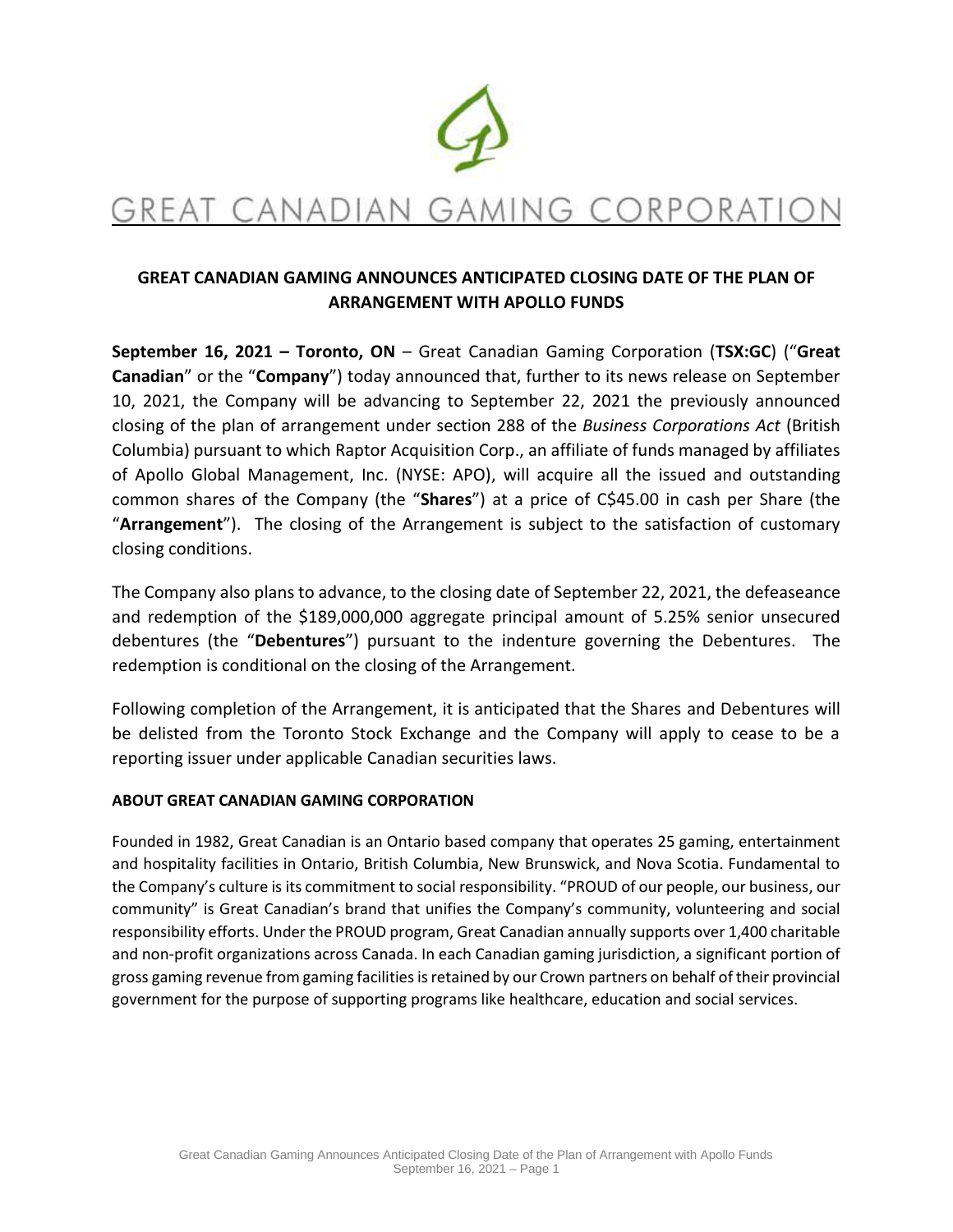## **ABOUT APOLLO**

Apollo is a high-growth, global alternative asset manager. We seek to provide our clients excess return at every point along the risk-reward spectrum from investment grade to private equity with a focus on three business strategies: yield, hybrid and opportunistic. Through our investment activity across our fully integrated platform, we serve the retirement income and financial return needs of our clients, and we offer innovative capital solutions to businesses. Our patient, creative, knowledgeable approach to investing aligns our clients, businesses we invest in, our employees and the communities we impact, to expand opportunity and achieve positive outcomes. As of June 30, 2021, Apollo had approximately \$472 billion assets under management. To learn more, please visi[t www.apollo.com.](http://www.apollo.com/)

#### **CAUTIONARY NOTES REGARDING FORWARD-LOOKING STATEMENTS**

Certain statements made in this news release are forward-looking statements within the meaning of applicable securities laws, including, but not limited to, statements with respect to the satisfaction or waiver of conditions to closing of the Arrangement, the expected closing date of the Arrangement, expected impacts of the Arrangement and other statements that are not historical facts. Often but not always, forward-looking statements can be identified by the use of forward-looking terminology such as "may", "will", "expect", "believe", "estimate", "plan", "could", "should", "would", "outlook", "forecast", "anticipate", "foresee", "continue" or the negative of these terms or variations of them or similar terminology.

Although Great Canadian believes that the forward-looking statements in this news release are based on information and assumptions that are current, reasonable and complete, these statements are by their nature subject to a number of factors that could cause actual results to differ materially from management's expectations and plans as set forth in such forward-looking statements, including, without limitation, the following factors, many of which are beyond the Company's control and the effects of which can be difficult to predict: (a) the possibility that the Arrangement will not be completed on the terms and conditions, or on the timing, currently contemplated, and that it may not be completed at all, due to a failure to obtain or satisfy, in a timely manner or otherwise, conditions of closing necessary to complete the Arrangement or for other reasons; (b) risks related to tax matters; (c) the possibility of adverse reactions or changes in business relationships resulting from the announcement or completion of the Arrangement; (d) risks relating to the Company's ability to retain and attract key personnel during the interim period; (e) the possibility of litigation relating to the Arrangement; (f) credit, market, currency, operational, real estate, liquidity and funding risks generally and relating specifically to the Arrangement, including changes in economic conditions, interest rates or tax rates; (g) risks and uncertainties relating to technology, changes in law, competition, seasonality, commodity price and business; and (h) other risks inherent to the Company's business and/or factors beyond its control which could have a material adverse effect on the Company or the ability to consummate the Arrangement.

Great Canadian cautions that the foregoing list of important factors and assumptions is not exhaustive and other factors could also adversely affect its results. For more information on the risks, uncertainties and assumptions that could cause the Company's actual results to differ from current expectations, please refer to the "Risk Factors" sections of the Company's Annual Information Form dated March 2, 2021 and the Management Information Circular dated November 25, 2020, as well as the Company's other public filings, available under the Company's issuer profile at [www.sedar.com.](http://www.sedar.com/)